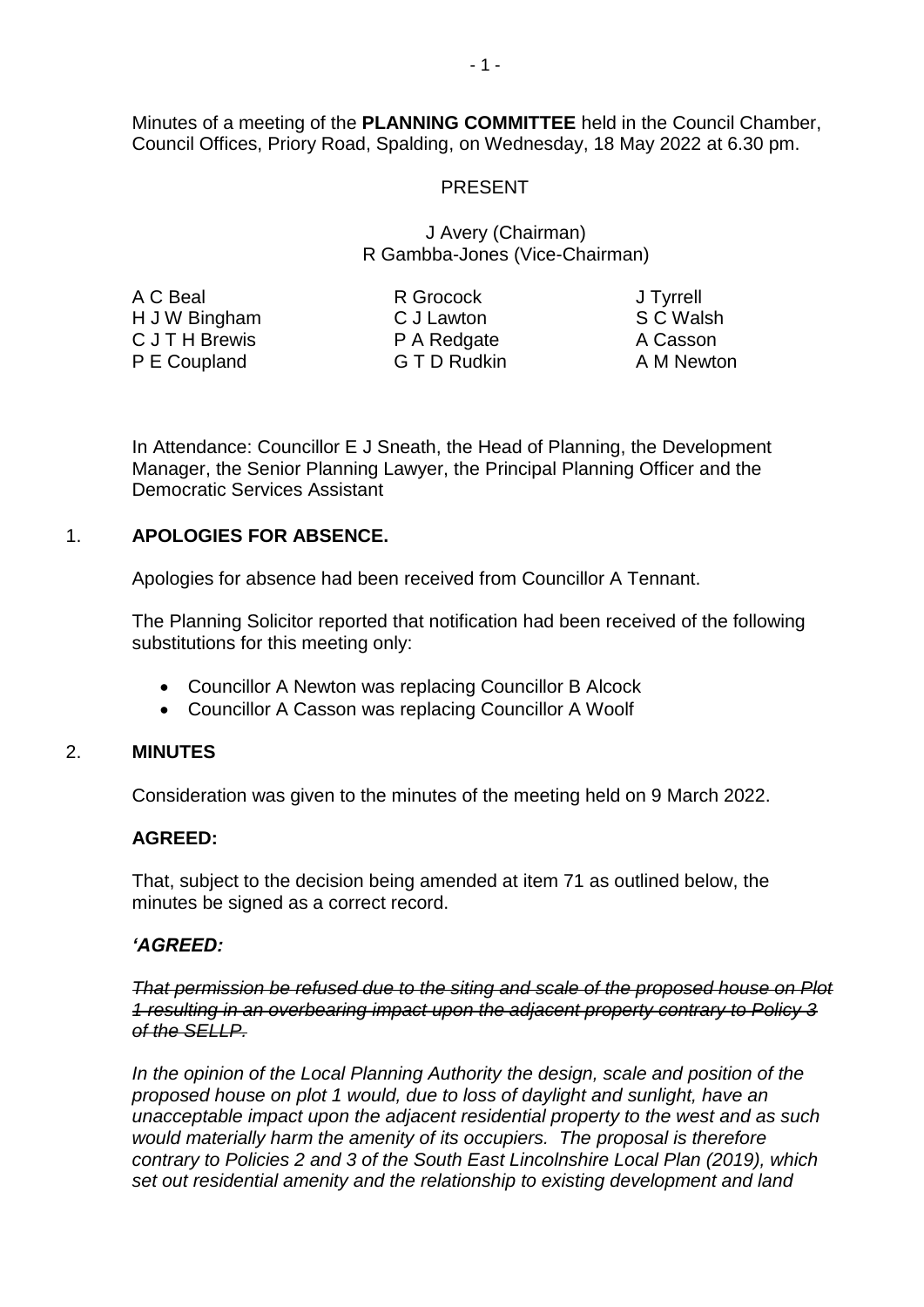*uses as main considerations when making planning decisions. They are consistent with advice within the National Planning Policy Framework (2021). Paragraph 130, amongst other matters, seeks places with a high standard of amenity for existing and future users'*

# 3. **DECLARATION OF INTERESTS.**

Cllrs Avery, Coupland and Grocock had all been lobbied on item 6.

# 4. **QUESTIONS ASKED UNDER THE COUNCIL'S CONSTITUTION (STANDING ORDERS).**

There were none.

## 5. **H18-0005-22**

# **Planning No. and Applicant Proposal**

H18-0005-22 Loyd Homes Ltd. Outline application for residential development of 123 dwellings (including 34 affordable units), site access and associated external works – re-submission of H18- 0824-20

The Chairman reported that this item had been withdrawn from the agenda.

## 6. **H09-0115-21**

**Planning No. and Applicant Proposal** 

H09-0115-21 Cicero Estates **Outline application for residential** development of up to 185 dwellings

Consideration was given to the report of the Development Manager upon which the above application was to be determined, including his recommendations, copies of which had previously been circulated to all members.

Members debated the matter and fully explored the details of the application in light of prevailing policies and guidance. The debate was not repeated here as Planning Committee meetings were webcast and could be viewed in full at [www.sholland.gov.uk](http://www.sholland.gov.uk/) for a limited period of time following which the recording could be made available by request, in line with the Democratic Services Privacy Notice.

# **AGREED:**

That permission be granted subject to the applicant entering into a Section 106 Agreement to secure the delivery of 25% affordable housing on-site, an education contribution of £1,140,922 and an NHS contribution of £122,100, and those Conditions listed at Section 9.0 of the report.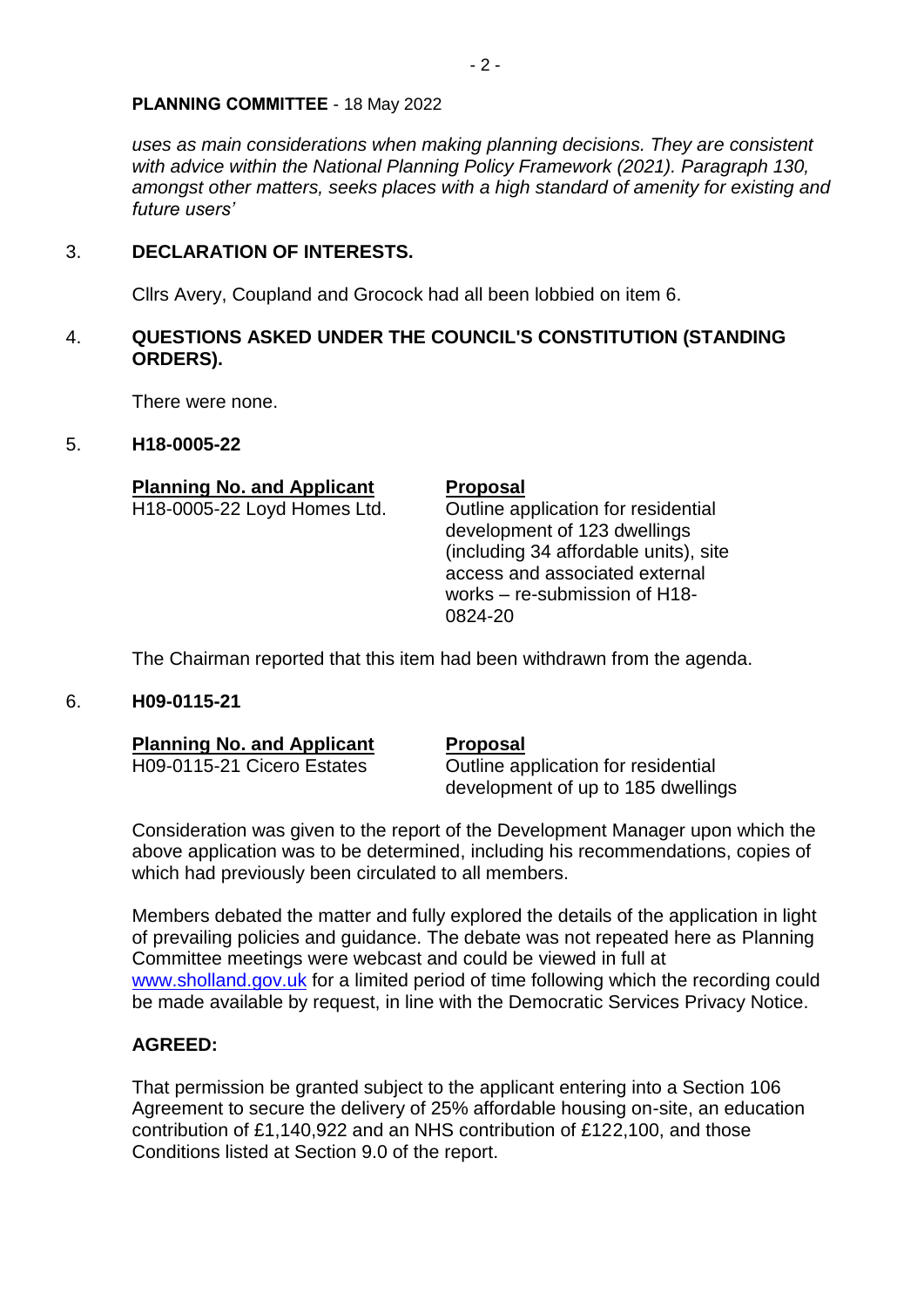*(Moved by Councillor Grocock and Seconded by Councillor Tyrrell)*

## 7. **H17-1187-21**

| <b>Planning No. and Applicant</b> | <b>Proposal</b>                                                             |
|-----------------------------------|-----------------------------------------------------------------------------|
| H17-1187-21 Ashley King           | Full application for residential                                            |
| (Developments) Ltd.               | development of 48 dwellings with<br>associated garages, roads and<br>sewers |

Consideration was given to the report of the Development Manager upon which the above application was to be determined, including his recommendations, copies of which had previously been circulated to all members.

Members debated the matter and fully explored the details of the application in light of prevailing policies and guidance. The debate was not repeated here as Planning Committee meetings were webcast and could be viewed in full at [www.sholland.gov.uk](http://www.sholland.gov.uk/) for a limited period of time following which the recording could be made available by request, in line with the Democratic Services Privacy Notice.

# **AGREED:**

That permission be granted, subject to the applicant entering into a Section 106 agreement to secure the full provision of financial contributions to health and education, the provision of 12 units of affordable housing with appropriate payment triggers agreed within the S106 to ensure that payments for health and education are paid at key points of occupation and the undertaking of an archaeological evaluation being carried out to the satisfaction of LCC Historic Environment, and the conditions listed in Section 9.0 of the report.

*(Moved by Councillor Tyrrell and Seconded by Councillor Lawton)*

# 8. **H09-0180-22**

| <b>Planning No. and Applicant</b> | <b>Proposal</b>                     |
|-----------------------------------|-------------------------------------|
| H09-0180-22 Loosegate             | Modified agreement application for  |
| Developments Ltd                  | modification of 106 agreement to    |
|                                   | omit 8 two-bed dwellings – relating |
|                                   | to H09-0326-17 and H09-1178-19      |

The Chairman reported that this item had been withdrawn from the agenda.

# 9. **H16-1062-21**

|                        |  | <b>Planning No. and Applicant</b> |
|------------------------|--|-----------------------------------|
| H16-1062-21 Mr S Gareb |  |                                   |

## **Proposal**

Full application for change of use of former sorting office to mixed use comprising retail use on ground floor and 9 flats on upper floors,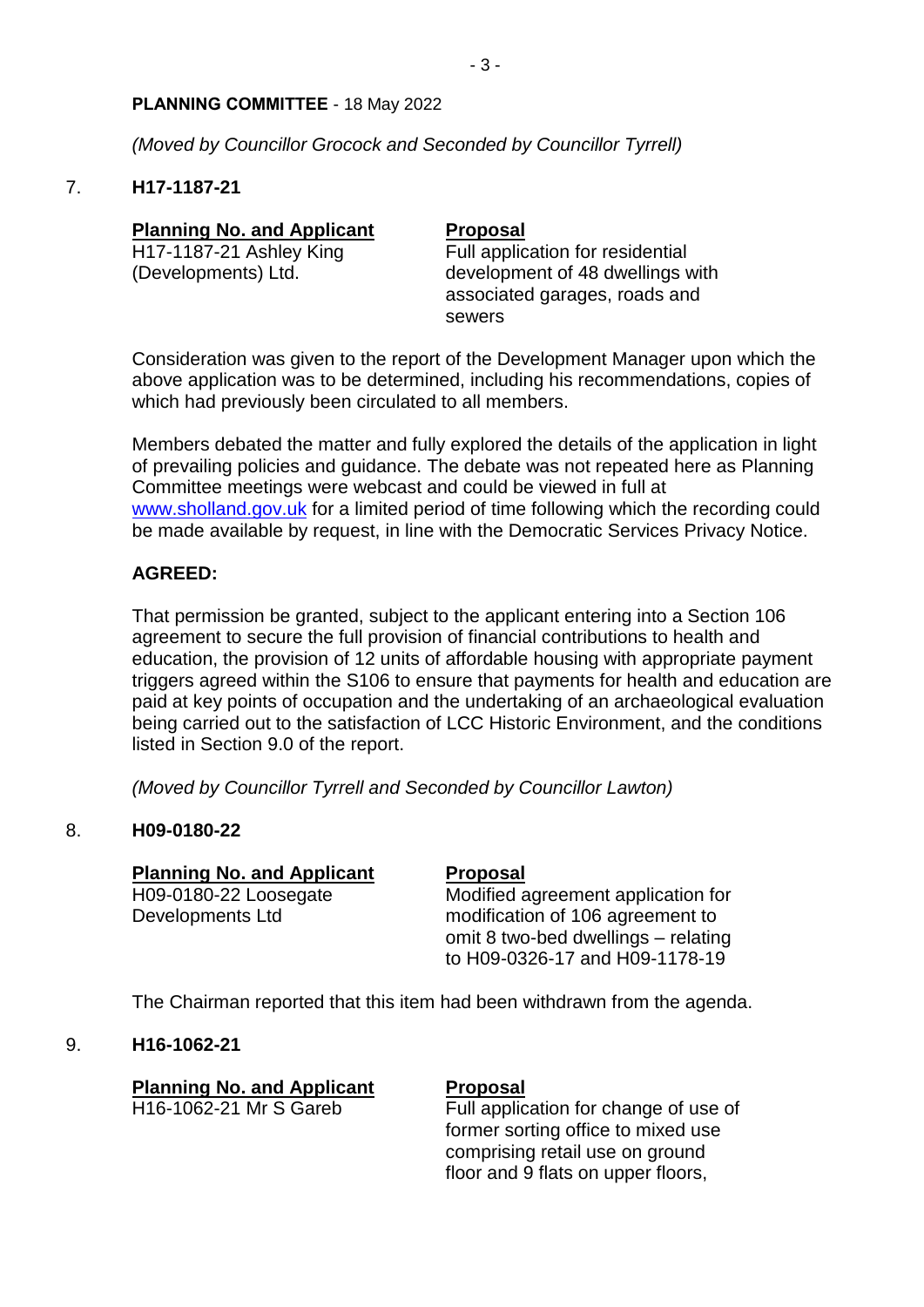## and external alterations

Consideration was given to the report of the Development Manager upon which the above application was to be determined, including his recommendations, copies of which had previously been circulated to all members.

Members debated the matter and fully explored the details of the application in light of prevailing policies and guidance. The debate was not repeated here as Planning Committee meetings were webcast and could be viewed in full at [www.sholland.gov.uk](http://www.sholland.gov.uk/) for a limited period of time following which the recording could be made available by request, in line with the Democratic Services Privacy Notice.

## **AGREED:**

That permission be granted subject to conditions listed at Section 9.0 of the report.

*(Moved by Councillor Tyrrell and Seconded by Councillor Grocock)*

# 10. **H16-1131-21**

| <b>Planning No. and Applicant</b> | <b>Proposal</b>                                                                                                                                                                                                                                |
|-----------------------------------|------------------------------------------------------------------------------------------------------------------------------------------------------------------------------------------------------------------------------------------------|
| H16-1131-21 Market Homes Ltd      | Full application for change of use of<br>existing building from dance/fitness<br>studio (class E) to 2 x 1-bed flats<br>and 5 x 2-bed flats (class C3)<br>including the formation of a pitched<br>roof to existing single-storey<br>projection |

Consideration was given to the report of the Development Manager upon which the above application was to be determined, including his recommendations, copies of which had previously been circulated to all members.

Members debated the matter and fully explored the details of the application in light of prevailing policies and guidance. The debate was not repeated here as Planning Committee meetings were webcast and could be viewed in full at [www.sholland.gov.uk](http://www.sholland.gov.uk/) for a limited period of time following which the recording could be made available by request, in line with the Democratic Services Privacy Notice.

# **AGREED:**

That permission be granted subject to conditions listed at Section 9.0 of the report.

*(Moved by Councillor Tyrrell and Seconded by Councillor Avery)*

## 11. **H16-1132-21**

**Planning No. and Applicant Proposal** 

H16-1131-21 Market Homes Ltd Listed Building application for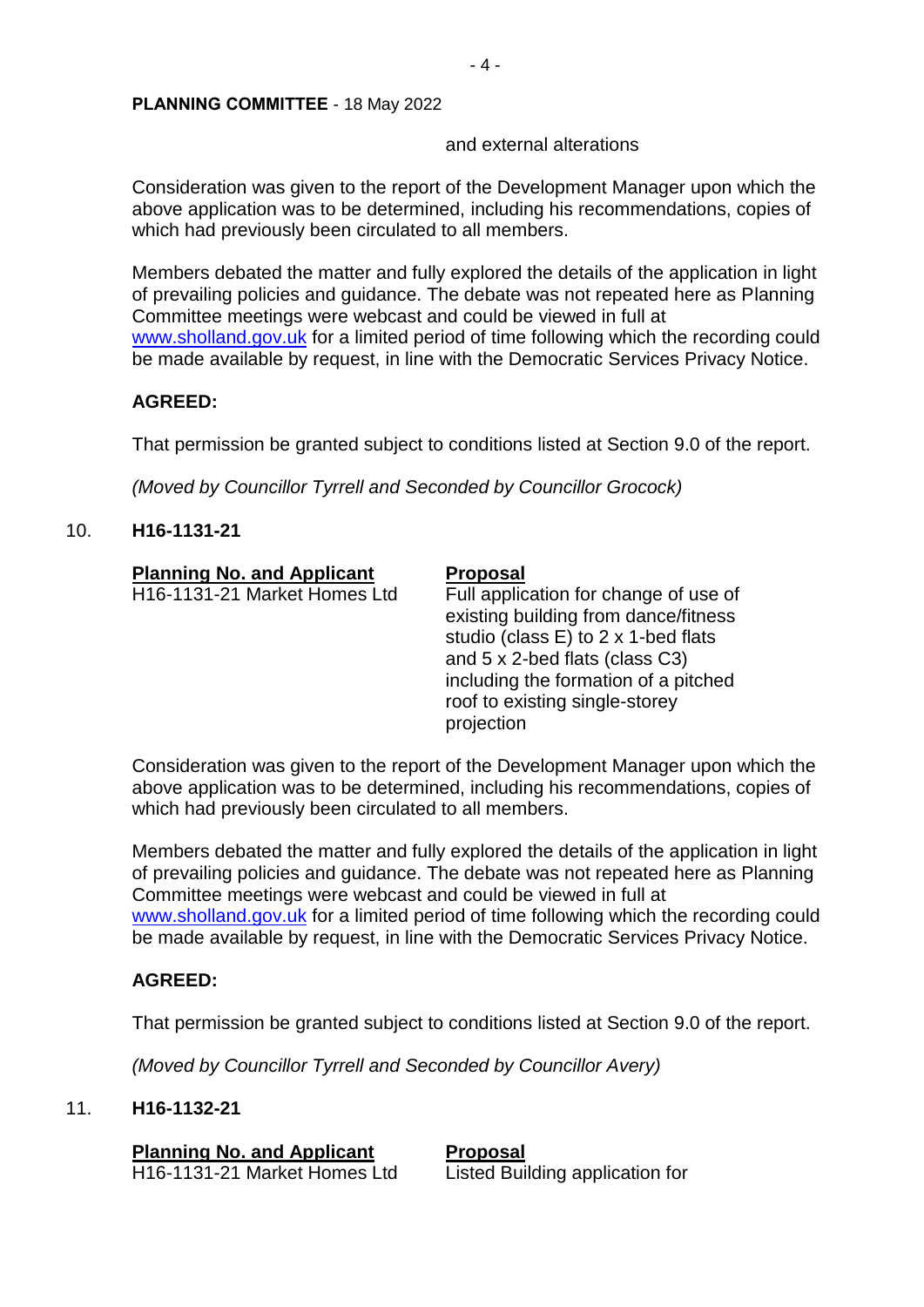change of use of existing building from dance/fitness studio (class E) to 2 x 1-bed flats and 5 x 2-bed flats (class C3) including the formation of a pitched roof to existing singlestorey projection

Consideration was given to the report of the Development Manager upon which the above application was to be determined, including his recommendations, copies of which had previously been circulated to all members.

Members debated the matter and fully explored the details of the application in light of prevailing policies and guidance. The debate was not repeated here as Planning Committee meetings were webcast and could be viewed in full at [www.sholland.gov.uk](http://www.sholland.gov.uk/) for a limited period of time following which the recording could be made available by request, in line with the Democratic Services Privacy Notice.

## **AGREED:**

That Listed Building Consent be granted subject to conditions listed at Section 9.0 of the report.

*(Moved by Councillor Beal and Seconded by Councillor Brewis)*

## 12. **H09-0909-21**

| <b>Planning No. and Applicant</b> | <b>Proposal</b>                                                                                                          |
|-----------------------------------|--------------------------------------------------------------------------------------------------------------------------|
| H09-0909-21 API Ltd               | Full application for erection of one<br>detached dwelling & pair of semi-<br>detached dwellings with associated<br>works |

Consideration was given to the report of the Development Manager upon which the above application was to be determined, including his recommendations, copies of which had previously been circulated to all members.

Members debated the matter and fully explored the details of the application in light of prevailing policies and guidance. The debate was not repeated here as Planning Committee meetings were webcast and could be viewed in full at [www.sholland.gov.uk](http://www.sholland.gov.uk/) for a limited period of time following which the recording could be made available by request, in line with the Democratic Services Privacy Notice.

# **AGREED:**

That permission be refused due to concerns about the cumulative impact on an already restricted access resulting in an unacceptable impact on surrounding residential amenity and an unacceptable design within a conservation area. That the formalising of the final wording of the refusal reasons is delegated to officers.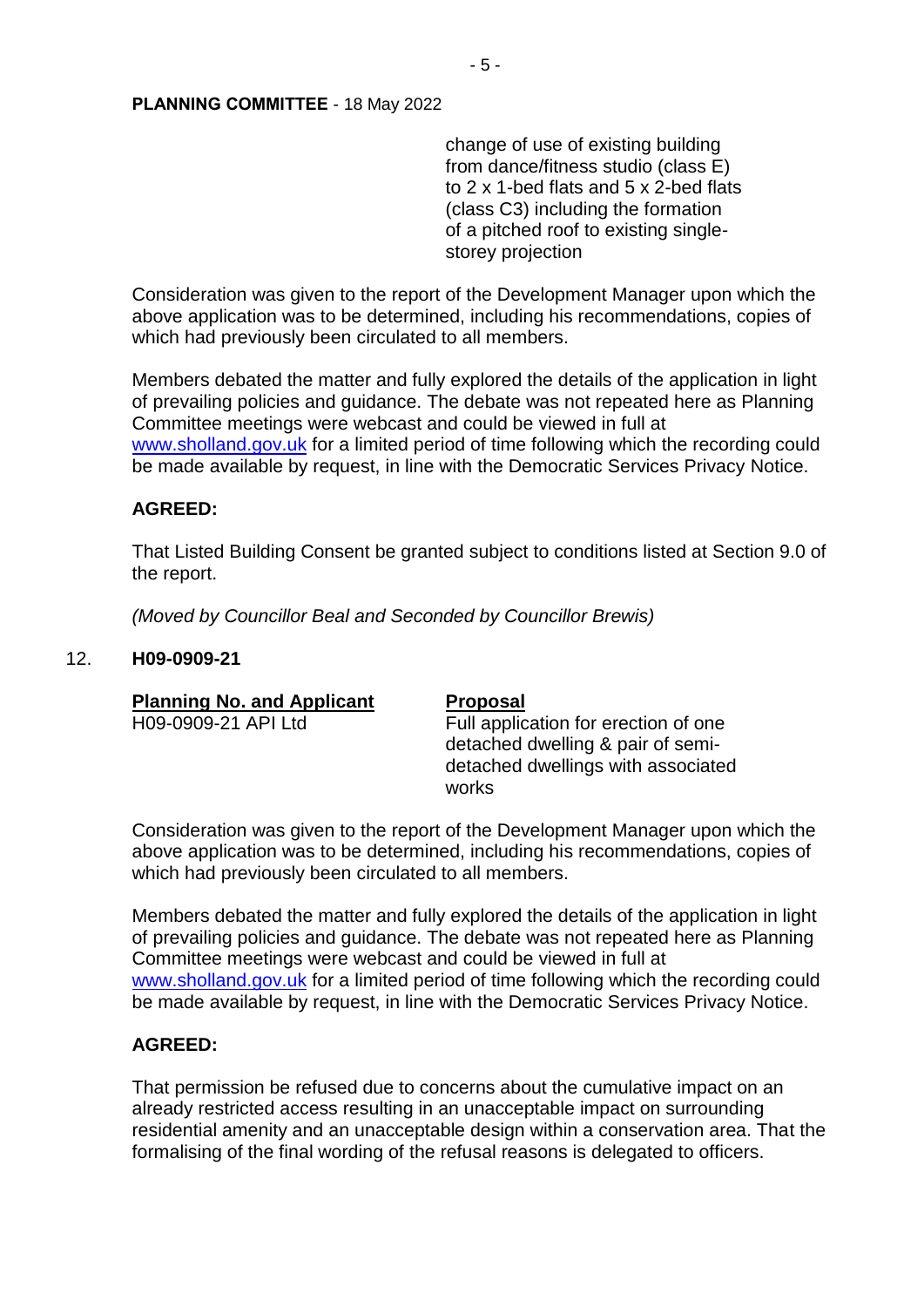*(Moved by Councillor Gambba-Jones and Seconded by Councillor Brewis)*

## 13. **H09-0087-22**

| <b>Planning No. and Applicant</b> | <b>Proposal</b>                     |
|-----------------------------------|-------------------------------------|
| H09-0087-22 Mr G Carman           | Full application for change of use  |
|                                   | from paddock to residential use for |
|                                   | <b>Gypsy and Travellers</b>         |
|                                   | (retrospective) to include 2 static |
|                                   | caravan pitches, and associated     |
|                                   | touring caravans - re-submission of |
|                                   | H09-0845-21                         |
|                                   |                                     |

Consideration was given to the report of the Development Manager upon which the above application was to be determined, including his recommendations, copies of which had previously been circulated to all members.

Members debated the matter and fully explored the details of the application in light of prevailing policies and guidance. The debate was not repeated here as Planning Committee meetings were webcast and could be viewed in full at [www.sholland.gov.uk](http://www.sholland.gov.uk/) for a limited period of time following which the recording could be made available by request, in line with the Democratic Services Privacy Notice.

# **AGREED:**

That permission be refused for the reasons listed at Section 9.0 of the report.

*(Moved by Councillor Brewis and Seconded by Councillor Tyrrell)*

Oral representations were received in respect of the above application in line with the Council's scheme of public speaking at Planning Committee meetings:

**Supporter:** Mrs J Cordona (Agent on behalf of the Applicant)

# 14. **H11-0039-22**

| <b>Planning No. and Applicant</b> | <b>Proposal</b>                    |
|-----------------------------------|------------------------------------|
| H11-0039-22 Mr T Hedman           | Full application for change of use |
|                                   | from residential dwelling to       |
|                                   | children's care home               |

Consideration was given to the report of the Development Manager upon which the above application was to be determined, including his recommendations, copies of which had previously been circulated to all members.

Members debated the matter and fully explored the details of the application in light of prevailing policies and guidance. The debate was not repeated here as Planning Committee meetings were webcast and could be viewed in full at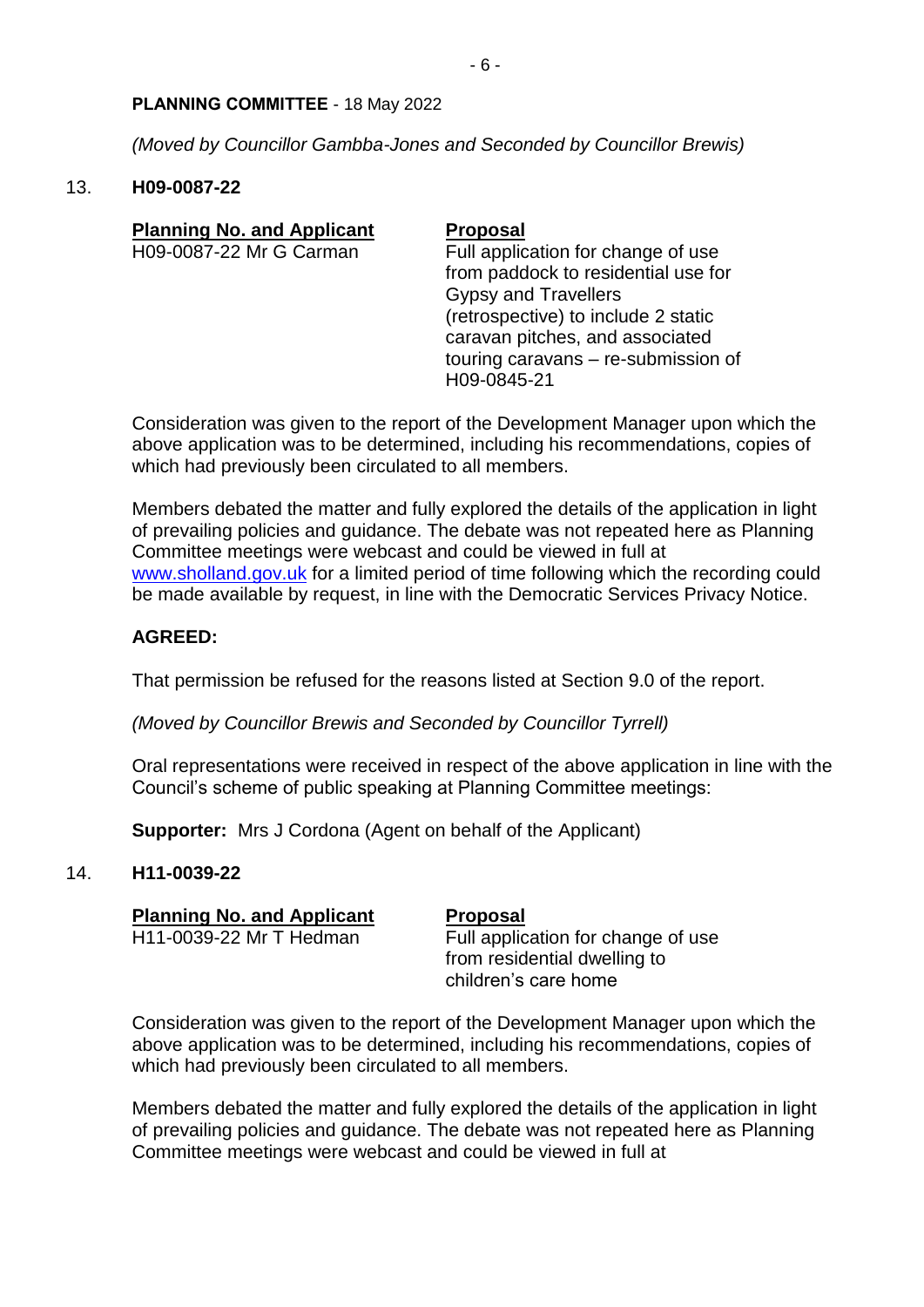[www.sholland.gov.uk](http://www.sholland.gov.uk/) for a limited period of time following which the recording could be made available by request, in line with the Democratic Services Privacy Notice.

## **AGREED:**

That permission be granted subject to conditions listed at Section 9.0 of the report.

*(Moved by Councillor Brewis and Seconded by Councillor Gambba-Jones)*

Oral representations were received in respect of the above application in line with the Council's scheme of public speaking at Planning Committee meetings:

**Supporter:** Nyasha Banhire (Owner of Care Company)

## 15. **H13-0120-22**

| <b>Planning No. and Applicant</b> | <b>Proposal</b>                                                                                             |
|-----------------------------------|-------------------------------------------------------------------------------------------------------------|
| H13-0120-22 Mrs L Anglum          | S73A Continuation application for<br>proposed first floor side extension &<br>new entrance porch – approved |
|                                   | under H13-0999-20. Modification of<br>Condition 2 to allow amendments to                                    |

Consideration was given to the report of the Development Manager upon which the above application was to be determined, including his recommendations, copies of which had previously been circulated to all members.

previously approved plans

Members debated the matter and fully explored the details of the application in light of prevailing policies and guidance. The debate was not repeated here as Planning Committee meetings were webcast and could be viewed in full at [www.sholland.gov.uk](http://www.sholland.gov.uk/) for a limited period of time following which the recording could be made available by request, in line with the Democratic Services Privacy Notice.

## **AGREED:**

That application be deferred for officers to negotiate with the applicant in line with the recommendations of the Committee. If the Committee's recommendations are agreed by the applicant, members delegate to officers the issuing of the planning permission.

*(Moved by Councillor Tyrrell and Seconded by Councillor Avery)*

Oral representations were received in respect of the above application in line with the Council's scheme of public speaking at Planning Committee meetings:

**Supporter:** John Townsend (Applicant's Builder)

# 16. **PLANNING UPDATES.**